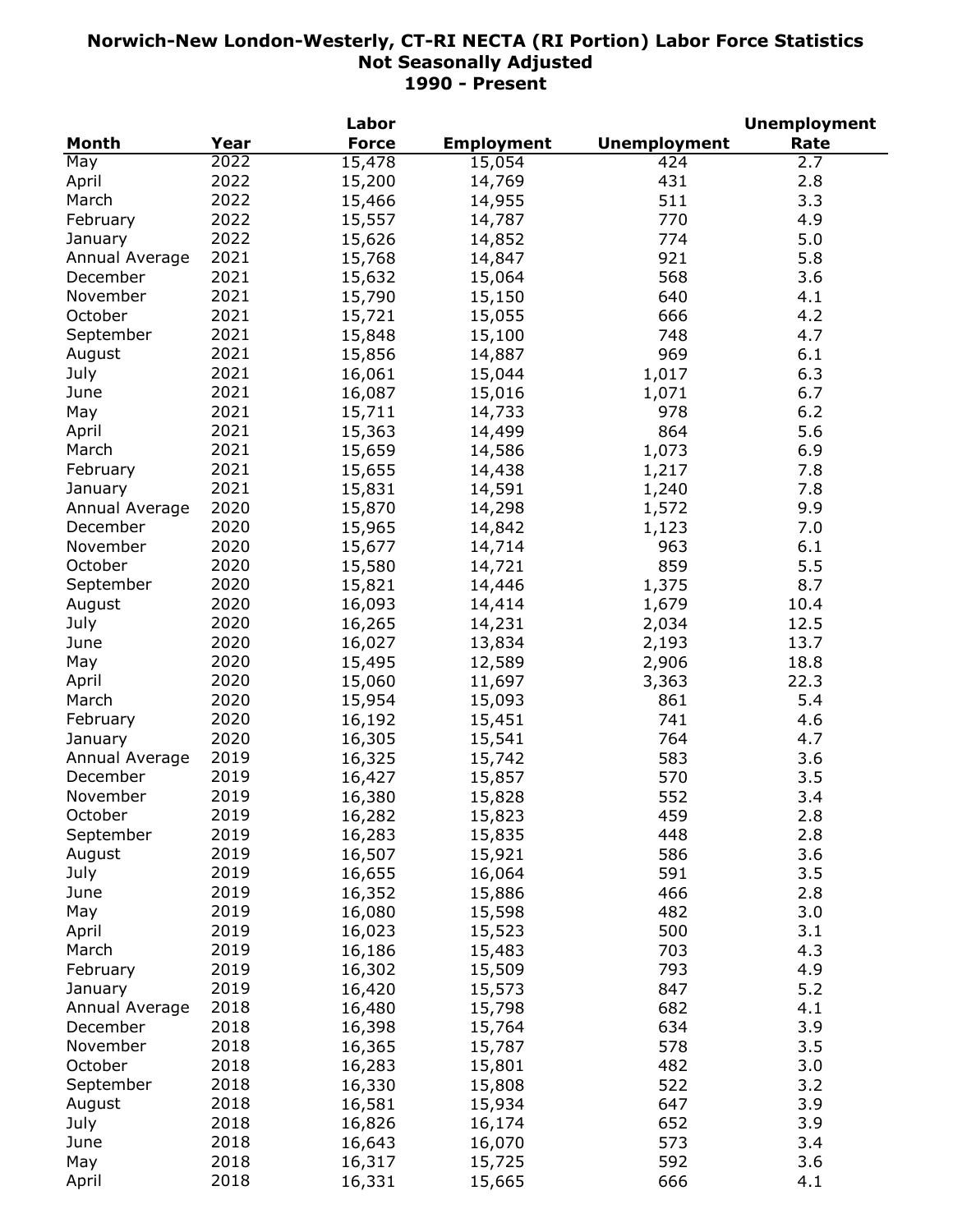|                |      | Labor        |                   |                     | <b>Unemployment</b> |
|----------------|------|--------------|-------------------|---------------------|---------------------|
| Month          | Year | <b>Force</b> | <b>Employment</b> | <b>Unemployment</b> | Rate                |
| March          | 2018 | 16,489       | 15,630            | 859                 | $\overline{5.2}$    |
| February       | 2018 | 16,626       | 15,636            | 990                 | 6.0                 |
| January        | 2018 | 16,568       | 15,583            | 985                 | 5.9                 |
| Annual Average | 2017 | 16,458       | 15,653            | 805                 | 4.9                 |
| December       | 2017 | 16,446       | 15,651            | 795                 | 4.8                 |
| November       | 2017 | 16,441       | 15,652            | 789                 | 4.8                 |
| October        | 2017 | 16,352       | 15,647            | 705                 | 4.3                 |
| September      | 2017 | 16,425       | 15,731            | 694                 | 4.2                 |
| August         | 2017 | 16,613       | 15,798            | 815                 | 4.9                 |
| July           | 2017 | 16,731       | 15,924            | 807                 | 4.8                 |
| June           | 2017 | 16,599       | 15,898            | 701                 | 4.2                 |
| May            | 2017 | 16,237       | 15,549            | 688                 | 4.2                 |
| April          | 2017 | 16,285       | 15,560            | 725                 | 4.5                 |
| March          | 2017 | 16,419       | 15,537            | 882                 | 5.4                 |
| February       | 2017 |              |                   |                     | 6.1                 |
|                |      | 16,491       | 15,480            | 1,011               |                     |
| January        | 2017 | 16,456       | 15,413            | 1,043               | 6.3                 |
| Annual Average | 2016 | 16,018       | 15,097            | 921                 | 5.7                 |
| December       | 2016 | 16,028       | 15,203            | 825                 | 5.1                 |
| November       | 2016 | 16,001       | 15,193            | 808                 | 5.0                 |
| October        | 2016 | 15,895       | 15,119            | 776                 | 4.9                 |
| September      | 2016 | 15,940       | 15,114            | 826                 | 5.2                 |
| August         | 2016 | 16,215       | 15,272            | 943                 | 5.8                 |
| July           | 2016 | 16,358       | 15,407            | 951                 | 5.8                 |
| June           | 2016 | 16,205       | 15,328            | 877                 | 5.4                 |
| May            | 2016 | 15,851       | 14,997            | 854                 | 5.4                 |
| April          | 2016 | 15,910       | 15,005            | 905                 | 5.7                 |
| March          | 2016 | 15,905       | 14,864            | 1,041               | 6.5                 |
| February       | 2016 | 15,974       | 14,861            | 1,113               | 7.0                 |
| January        | 2016 | 15,935       | 14,800            | 1,135               | 7.1                 |
| Annual Average | 2015 | 16,172       | 15,036            | 1,136               | 7.0                 |
| December       | 2015 | 15,992       | 14,967            | 1,025               | 6.4                 |
| November       | 2015 | 15,958       | 14,936            | 1,022               | 6.4                 |
| October        | 2015 | 15,964       | 15,011            | 953                 | 6.0                 |
| September      | 2015 | 15,970       | 15,026            | 944                 | 5.9                 |
| August         | 2015 | 16,342       | 15,240            | 1,102               | 6.7                 |
| July           | 2015 | 16,456       | 15,302            | 1,154               | 7.0                 |
| June           | 2015 | 16,455       | 15,367            | 1,088               | 6.6                 |
| May            | 2015 | 16,210       | 15,066            | 1,144               | 7.1                 |
| April          | 2015 | 16,038       | 14,939            | 1,099               | 6.9                 |
| March          | 2015 | 16,093       | 14,814            | 1,279               | 7.9                 |
| February       | 2015 | 16,298       | 14,920            | 1,378               | 8.5                 |
| January        | 2015 | 16,281       | 14,840            | 1,441               | 8.9                 |
| Annual Average | 2014 | 16,418       | 14,946            | 1,472               | 9.0                 |
| December       | 2014 | 16,208       | 14,952            |                     | 7.7                 |
| November       | 2014 |              | 14,890            | 1,256               | 8.1                 |
|                | 2014 | 16,210       |                   | 1,320               |                     |
| October        |      | 16,232       | 14,997            | 1,235               | 7.6                 |
| September      | 2014 | 16,268       | 14,942            | 1,326               | 8.2                 |
| August         | 2014 | 16,647       | 15,176            | 1,471               | 8.8                 |
| July           | 2014 | 16,782       | 15,298            | 1,484               | 8.8                 |
| June           | 2014 | 16,555       | 15,176            | 1,379               | 8.3                 |
| May            | 2014 | 16,287       | 14,856            | 1,431               | 8.8                 |
| April          | 2014 | 16,295       | 14,873            | 1,422               | 8.7                 |
| March          | 2014 | 16,429       | 14,748            | 1,681               | 10.2                |
| February       | 2014 | 16,561       | 14,747            | 1,814               | 11.0                |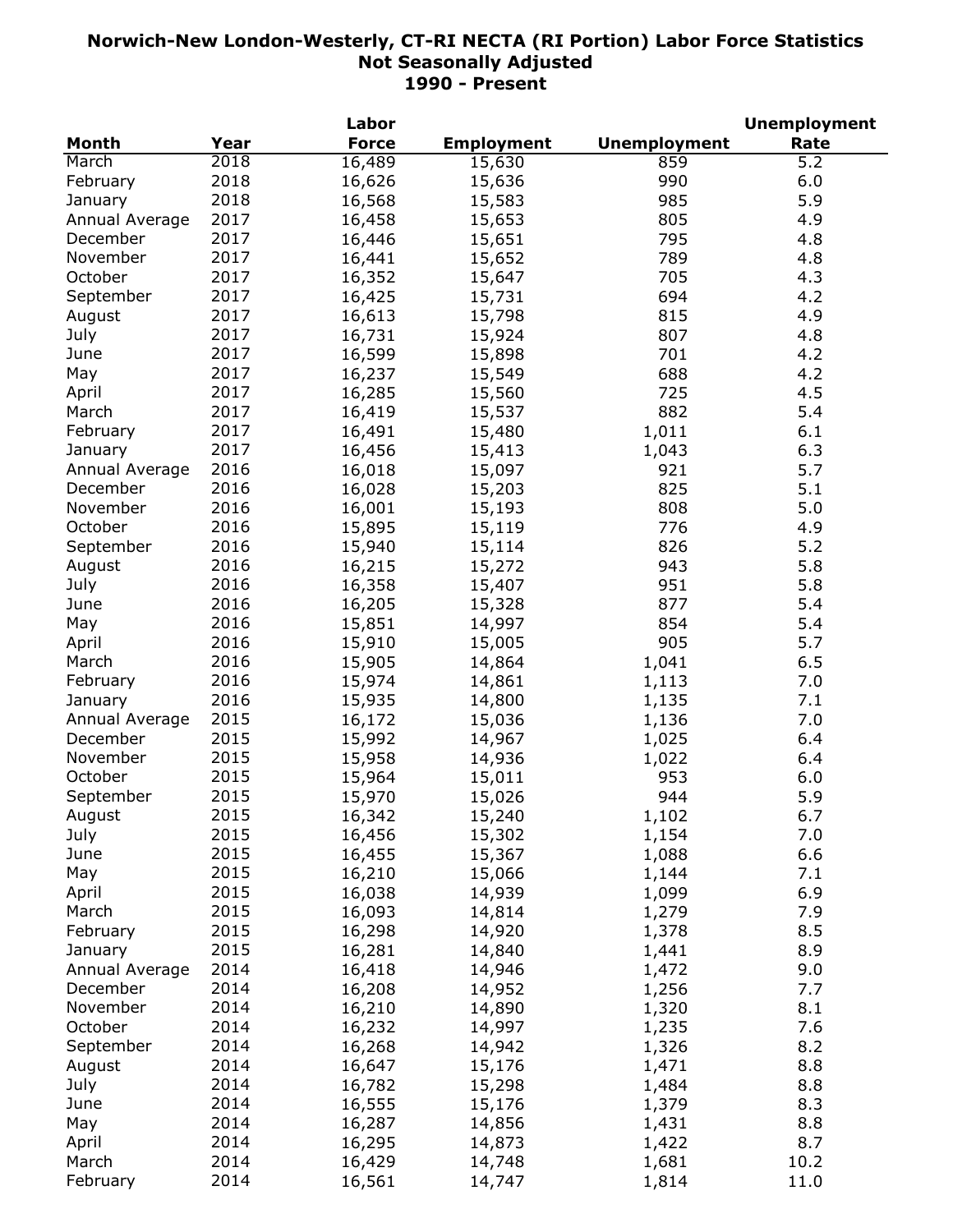|                |      | Labor        |                   |                     | <b>Unemployment</b> |
|----------------|------|--------------|-------------------|---------------------|---------------------|
| <b>Month</b>   | Year | <b>Force</b> | <b>Employment</b> | <b>Unemployment</b> | Rate                |
| January        | 2014 | 16,542       | 14,692            | 1,850               | 11.2                |
| Annual Average | 2013 | 16,675       | 14,957            | 1,718               | 10.3                |
| December       | 2013 | 16,473       | 14,833            | 1,640               | 10.0                |
| November       | 2013 | 16,529       | 14,850            | 1,679               | 10.2                |
| October        | 2013 | 16,403       | 14,760            | 1,643               | 10.0                |
| September      | 2013 | 16,546       | 14,904            | 1,642               | 9.9                 |
| August         | 2013 | 16,814       | 15,064            | 1,750               | 10.4                |
| July           | 2013 | 17,014       | 15,277            | 1,737               | 10.2                |
| June           | 2013 | 16,826       | 15,151            | 1,675               | 10.0                |
| May            | 2013 | 16,587       | 14,928            | 1,659               | 10.0                |
| April          | 2013 | 16,567       | 14,961            | 1,606               | 9.7                 |
| March          | 2013 | 16,604       | 14,854            | 1,750               | 10.5                |
| February       | 2013 | 16,827       | 14,944            | 1,883               | 11.2                |
| January        | 2013 | 16,916       | 14,961            | 1,955               | 11.6                |
| Annual Average | 2012 | 16,883       | 15,038            | 1,845               | 10.9                |
| December       | 2012 | 16,942       | 15,193            | 1,749               | 10.3                |
| November       | 2012 | 16,879       | 15,160            | 1,719               | 10.2                |
| October        | 2012 |              |                   |                     | 9.9                 |
|                |      | 16,921       | 15,241            | 1,680               |                     |
| September      | 2012 | 16,851       | 15,156            | 1,695               | 10.1                |
| August         | 2012 | 16,994       | 15,140            | 1,854               | 10.9                |
| July           | 2012 | 17,166       | 15,270            | 1,896               | 11.0                |
| June           | 2012 | 16,979       | 15,158            | 1,821               | 10.7                |
| May            | 2012 | 16,739       | 14,951            | 1,788               | 10.7                |
| April          | 2012 | 16,598       | 14,828            | 1,770               | 10.7                |
| March          | 2012 | 16,732       | 14,766            | 1,966               | 11.7                |
| February       | 2012 | 16,881       | 14,786            | 2,095               | 12.4                |
| January        | 2012 | 16,915       | 14,805            | 2,110               | 12.5                |
| Annual Average | 2011 | 17,147       | 15,211            | 1,936               | 11.3                |
| December       | 2011 | 17,045       | 15,124            | 1,921               | 11.3                |
| November       | 2011 | 17,004       | 15,122            | 1,882               | 11.1                |
| October        | 2011 | 16,937       | 15,107            | 1,830               | 10.8                |
| September      | 2011 | 17,027       | 15,161            | 1,866               | 11.0                |
| August         | 2011 | 17,184       | 15,266            | 1,918               | 11.2                |
| July           | 2011 | 17,299       | 15,403            | 1,896               | 11.0                |
| June           | 2011 | 17,200       | 15,383            | 1,817               | 10.6                |
| May            | 2011 | 17,041       | 15,227            | 1,814               | 10.6                |
| April          | 2011 | 17,084       | 15,255            | 1,829               | 10.7                |
| March          | 2011 | 17,207       | 15,155            | 2,052               | 11.9                |
| February       | 2011 | 17,324       | 15,144            | 2,180               | 12.6                |
| January        | 2011 | 17,414       | 15,185            | 2,229               | 12.8                |
| Annual Average | 2010 | 17,574       | 15,556            | 2,018               | 11.5                |
| December       | 2010 | 17,480       | 15,480            | 2,000               | 11.4                |
| November       | 2010 | 17,401       | 15,460            | 1,941               | 11.2                |
| October        | 2010 | 17,343       | 15,538            | 1,805               | 10.4                |
| September      | 2010 | 17,481       | 15,661            | 1,820               | 10.4                |
| August         | 2010 | 17,731       | 15,800            | 1,931               | 10.9                |
|                | 2010 |              |                   |                     | 10.8                |
| July           |      | 17,838       | 15,915            | 1,923               |                     |
| June           | 2010 | 17,659       | 15,796            | 1,863               | 10.5                |
| May            | 2010 | 17,513       | 15,567            | 1,946               | 11.1                |
| April          | 2010 | 17,735       | 15,541            | 2,194               | 12.4                |
| March          | 2010 | 17,548       | 15,321            | 2,227               | 12.7                |
| February       | 2010 | 17,584       | 15,308            | 2,276               | 12.9                |
| January        | 2010 | 17,576       | 15,289            | 2,287               | 13.0                |
| Annual Average | 2009 | 18,333       | 16,549            | 1,784               | 9.7                 |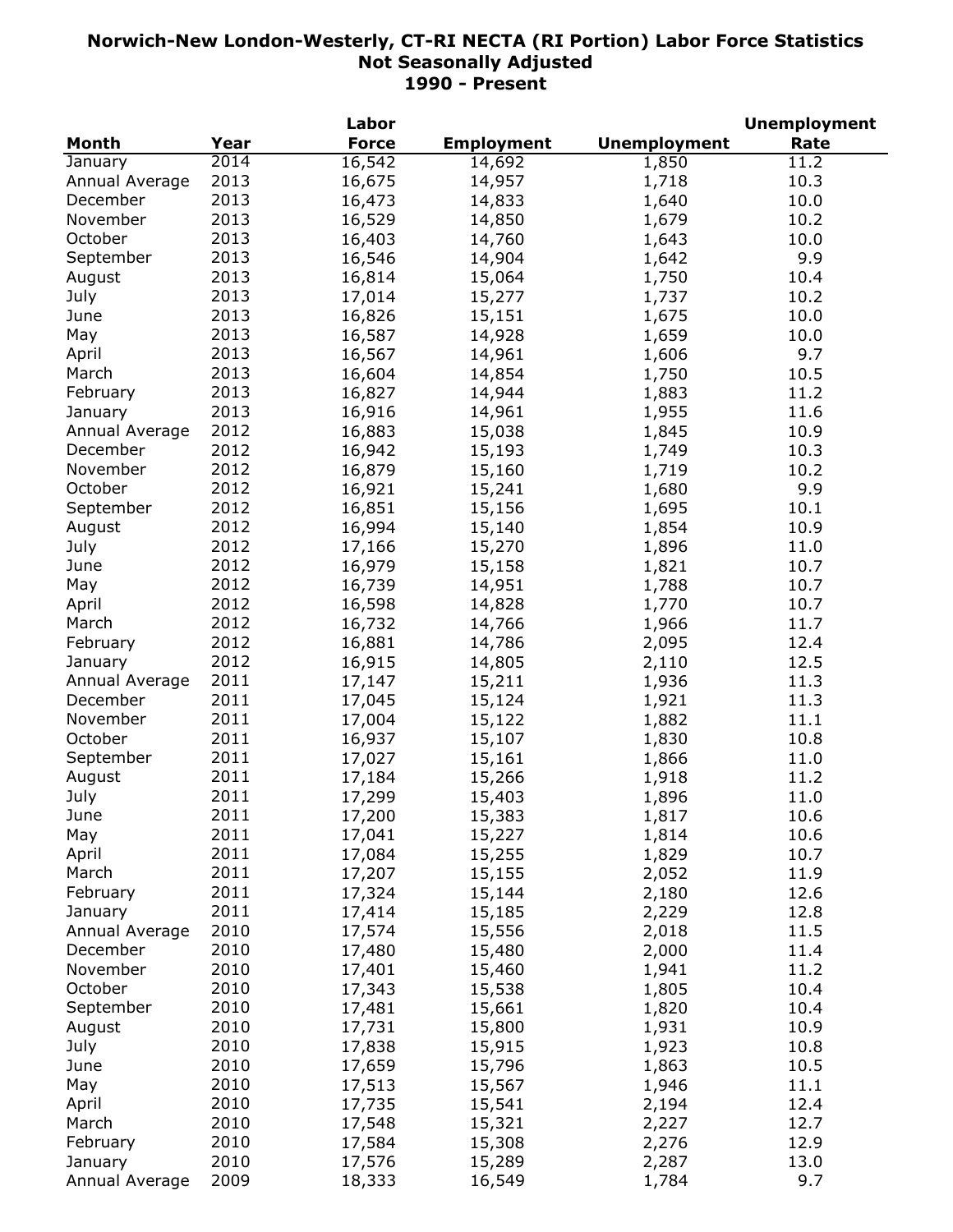|                |      | Labor        |                   |                     | <b>Unemployment</b> |
|----------------|------|--------------|-------------------|---------------------|---------------------|
| <b>Month</b>   | Year | <b>Force</b> | <b>Employment</b> | <b>Unemployment</b> | Rate                |
| December       | 2009 | 18,052       | 16,374            | 1,678               | 9.3                 |
| November       | 2009 | 18,101       | 16,491            | 1,610               | 8.9                 |
| October        | 2009 | 18,090       | 16,485            | 1,605               | 8.9                 |
| September      | 2009 | 18,049       | 16,533            | 1,516               | 8.4                 |
| August         | 2009 | 18,559       | 16,781            | 1,778               | 9.6                 |
| July           | 2009 | 18,717       | 16,933            | 1,784               | 9.5                 |
| June           | 2009 | 18,417       | 16,749            | 1,668               | 9.1                 |
| May            | 2009 | 18,179       | 16,448            | 1,731               | 9.5                 |
| April          | 2009 | 18,357       | 16,421            | 1,936               | 10.5                |
| March          | 2009 | 18,463       | 16,455            | 2,008               | 10.9                |
| February       | 2009 | 18,465       | 16,423            | 2,042               | 11.1                |
| January        | 2009 | 18,547       | 16,497            | 2,050               | 11.1                |
| Annual Average | 2008 | 18,344       | 17,076            | 1,268               | 6.9                 |
| December       | 2008 | 18,467       | 16,810            | 1,657               | 9.0                 |
| November       | 2008 | 18,381       | 16,942            | 1,439               | 7.8                 |
| October        | 2008 | 18,196       | 16,982            | 1,214               | 6.7                 |
| September      | 2008 | 18,189       | 17,008            | 1,181               | 6.5                 |
|                | 2008 | 18,666       | 17,257            | 1,409               | 7.5                 |
| August         | 2008 |              |                   |                     | 7.4                 |
| July           |      | 18,842       | 17,451            | 1,391               |                     |
| June           | 2008 | 18,441       | 17,299            | 1,142               | 6.2                 |
| May            | 2008 | 18,204       | 17,067            | 1,137               | 6.2                 |
| April          | 2008 | 18,157       | 17,071            | 1,086               | 6.0                 |
| March          | 2008 | 18,098       | 16,923            | 1,175               | 6.5                 |
| February       | 2008 | 18,163       | 16,977            | 1,186               | 6.5                 |
| January        | 2008 | 18,326       | 17,124            | 1,202               | 6.6                 |
| Annual Average | 2007 | 18,021       | 17,207            | 814                 | 4.5                 |
| December       | 2007 | 17,998       | 17,132            | 866                 | 4.8                 |
| November       | 2007 | 18,036       | 17,246            | 790                 | 4.4                 |
| October        | 2007 | 17,953       | 17,213            | 740                 | 4.1                 |
| September      | 2007 | 17,990       | 17,300            | 690                 | 3.8                 |
| August         | 2007 | 18,211       | 17,425            | 786                 | 4.3                 |
| July           | 2007 | 18,364       | 17,505            | 859                 | 4.7                 |
| June           | 2007 | 18,040       | 17,357            | 683                 | 3.8                 |
| May            | 2007 | 17,768       | 17,054            | 714                 | 4.0                 |
| April          | 2007 | 17,719       | 16,988            | 731                 | 4.1                 |
| March          | 2007 | 17,933       | 17,088            | 845                 | 4.7                 |
| February       | 2007 | 18,058       | 17,060            | 998                 | 5.5                 |
| January        | 2007 | 18,184       | 17,117            | 1,067               | 5.9                 |
| Annual Average | 2006 | 18,131       | 17,286            | 845                 | 4.7                 |
| December       | 2006 | 18,210       | 17,443            | 767                 | 4.2                 |
| November       | 2006 | 18,082       | 17,320            | 762                 | 4.2                 |
| October        | 2006 | 17,984       | 17,314            | 670                 | 3.7                 |
| September      | 2006 | 18,038       | 17,340            | 698                 | 3.9                 |
| August         | 2006 | 18,310       | 17,517            | 793                 | 4.3                 |
| July           | 2006 | 18,485       | 17,603            | 882                 | 4.8                 |
| June           | 2006 | 18,140       | 17,374            | 766                 | 4.2                 |
| May            | 2006 | 17,928       | 17,148            | 780                 | 4.4                 |
| April          | 2006 | 17,886       | 17,086            | 800                 | 4.5                 |
| March          | 2006 | 18,017       | 17,052            | 965                 | 5.4                 |
| February       | 2006 | 18,210       | 17,063            | 1,147               | 6.3                 |
|                | 2006 | 18,281       |                   |                     | 6.0                 |
| January        |      |              | 17,176            | 1,105               |                     |
| Annual Average | 2005 | 17,824       | 17,038            | 786                 | 4.4                 |
| December       | 2005 | 18,052       | 17,218            | 834                 | 4.6                 |
| November       | 2005 | 17,945       | 17,158            | 787                 | 4.4                 |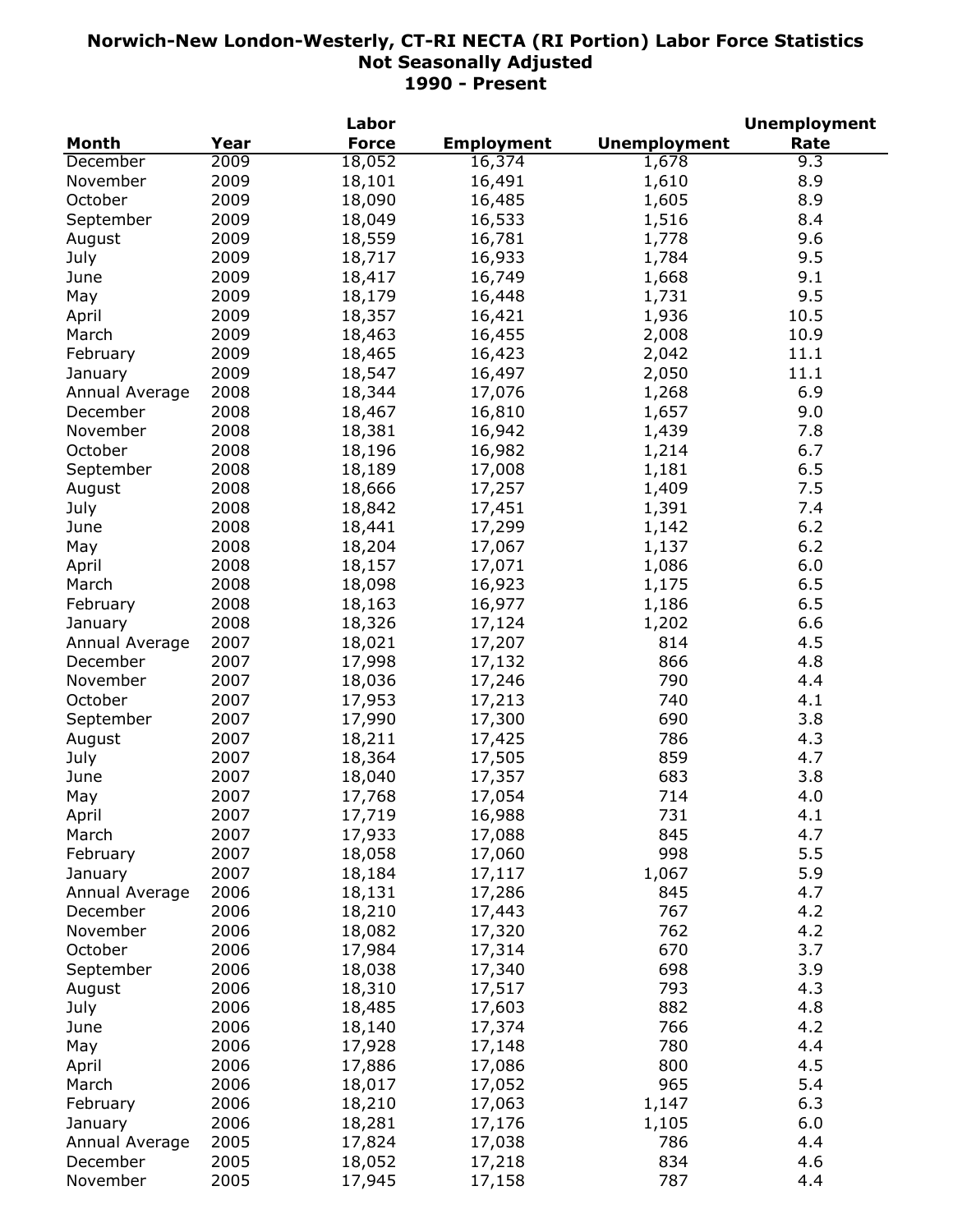|                |      | Labor        |                   |                     | <b>Unemployment</b> |
|----------------|------|--------------|-------------------|---------------------|---------------------|
| <b>Month</b>   | Year | <b>Force</b> | <b>Employment</b> | <b>Unemployment</b> | Rate                |
| October        | 2005 | 17,904       | 17,154            | 750                 | 4.2                 |
| September      | 2005 | 17,840       | 17,158            | 682                 | 3.8                 |
| August         | 2005 | 18,140       | 17,393            | 747                 | 4.1                 |
| July           | 2005 | 18,198       | 17,409            | 789                 | 4.3                 |
| June           | 2005 | 17,803       | 17,135            | 668                 | 3.8                 |
| May            | 2005 | 17,595       | 16,916            | 679                 | 3.9                 |
| April          | 2005 | 17,471       | 16,840            | 631                 | 3.6                 |
| March          | 2005 | 17,668       | 16,747            | 921                 | 5.2                 |
| February       | 2005 | 17,661       | 16,673            | 988                 | 5.6                 |
| January        | 2005 | 17,608       | 16,657            | 951                 | 5.4                 |
| Annual Average | 2004 | 17,496       | 16,707            | 789                 | 4.5                 |
| December       | 2004 | 17,508       | 16,837            | 671                 | 3.8                 |
| November       | 2004 |              |                   | 615                 | 3.5                 |
|                |      | 17,476       | 16,861            |                     |                     |
| October        | 2004 | 17,358       | 16,755            | 603                 | 3.5                 |
| September      | 2004 | 17,412       | 16,791            | 621                 | 3.6                 |
| August         | 2004 | 17,691       | 16,970            | 721                 | 4.1                 |
| July           | 2004 | 17,925       | 17,128            | 797                 | 4.4                 |
| June           | 2004 | 17,491       | 16,792            | 699                 | 4.0                 |
| May            | 2004 | 17,156       | 16,459            | 697                 | 4.1                 |
| April          | 2004 | 17,312       | 16,480            | 832                 | 4.8                 |
| March          | 2004 | 17,479       | 16,421            | 1,058               | 6.1                 |
| February       | 2004 | 17,541       | 16,473            | 1,068               | $6.1\,$             |
| January        | 2004 | 17,602       | 16,521            | 1,081               | 6.1                 |
| Annual Average | 2003 | 17,639       | 16,930            | 709                 | 4.0                 |
| December       | 2003 | 17,510       | 16,834            | 676                 | 3.9                 |
| November       | 2003 | 17,486       | 16,857            | 629                 | 3.6                 |
| October        | 2003 | 17,432       | 16,837            | 595                 | 3.4                 |
| September      | 2003 | 17,493       | 16,899            | 594                 | 3.4                 |
| August         | 2003 | 17,767       | 17,116            | 651                 | 3.7                 |
| July           | 2003 | 18,026       | 17,285            | 741                 | 4.1                 |
| June           | 2003 | 17,798       | 17,158            | 640                 | 3.6                 |
| May            | 2003 | 17,431       | 16,846            | 585                 | 3.4                 |
| April          | 2003 | 17,522       | 16,830            | 692                 | 3.9                 |
| March          | 2003 | 17,697       | 16,828            | 869                 | 4.9                 |
| February       | 2003 | 17,770       | 16,861            | 909                 | 5.1                 |
| January        | 2003 | 17,729       | 16,805            | 924                 | 5.2                 |
| Annual Average | 2002 | 17,517       | 16,785            | 732                 | 4.2                 |
| December       | 2002 | 17,741       | 16,951            | 790                 | 4.5                 |
| November       | 2002 | 17,741       | 16,976            | 765                 | 4.3                 |
| October        | 2002 | 17,595       |                   | 673                 | 3.8                 |
|                |      |              | 16,922            | 669                 | 3.8                 |
| September      | 2002 | 17,569       | 16,900            |                     |                     |
| August         | 2002 | 17,800       | 17,013            | 787                 | 4.4                 |
| July           | 2002 | 17,878       | 17,104            | 774                 | 4.3                 |
| June           | 2002 | 17,458       | 16,852            | 606                 | 3.5                 |
| May            | 2002 | 17,147       | 16,548            | 599                 | 3.5                 |
| April          | 2002 | 17,129       | 16,480            | 649                 | 3.8                 |
| March          | 2002 | 17,333       | 16,583            | 750                 | 4.3                 |
| February       | 2002 | 17,468       | 16,625            | 843                 | 4.8                 |
| January        | 2002 | 17,348       | 16,466            | 882                 | 5.1                 |
| Annual Average | 2001 | 16,941       | 16,336            | 605                 | 3.6                 |
| December       | 2001 | 17,336       | 16,749            | 587                 | 3.4                 |
| November       | 2001 | 17,334       | 16,752            | 582                 | 3.4                 |
| October        | 2001 | 17,198       | 16,665            | 533                 | 3.1                 |
| September      | 2001 | 16,970       | 16,503            | 467                 | 2.8                 |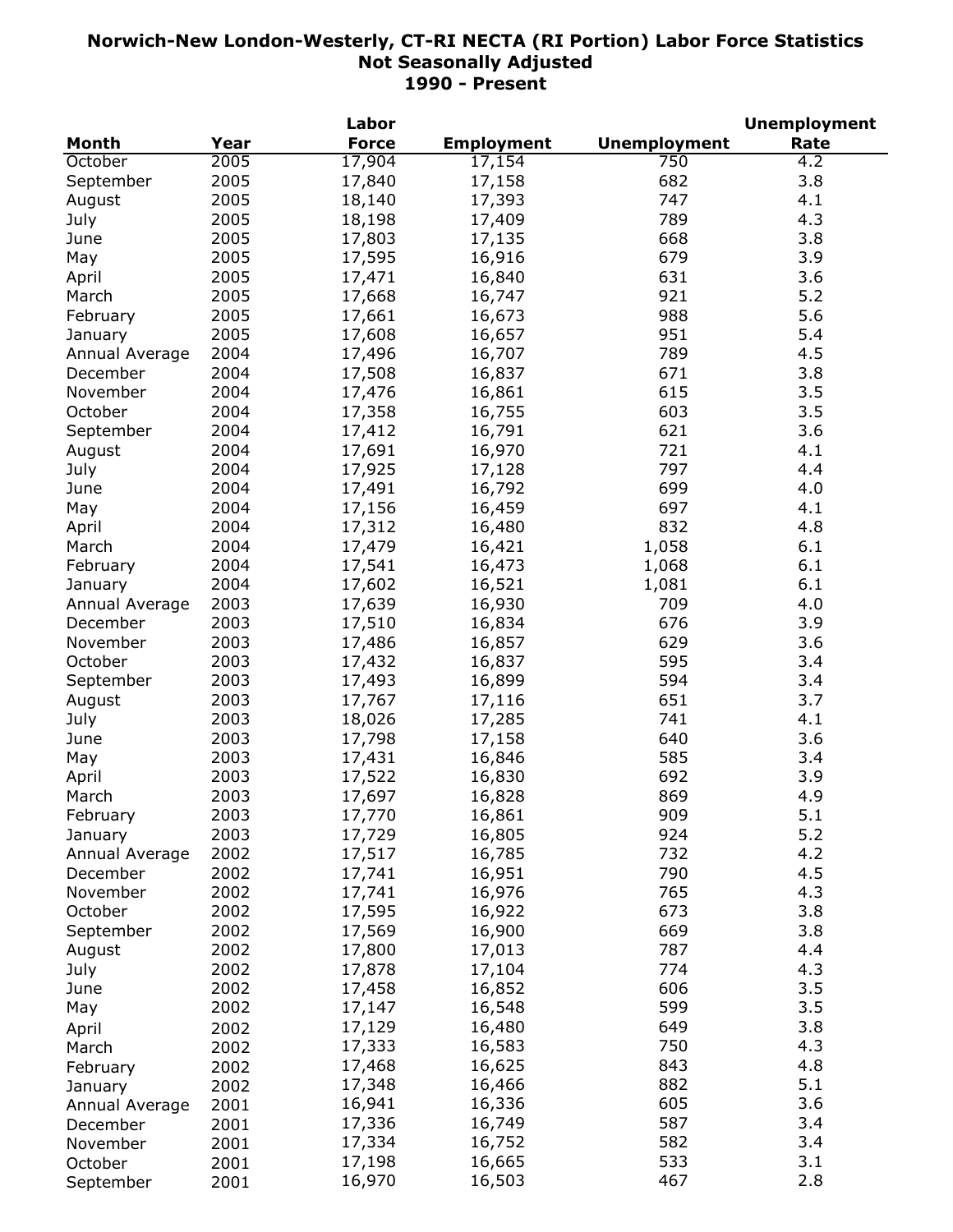|                |      | Labor        |                   |                     | <b>Unemployment</b> |
|----------------|------|--------------|-------------------|---------------------|---------------------|
| <b>Month</b>   | Year | <b>Force</b> | <b>Employment</b> | <b>Unemployment</b> | Rate                |
| August         | 2001 | 17,031       | 16,443            | 588                 | $\overline{3.5}$    |
| July           | 2001 | 17,259       | 16,625            | 634                 | 3.7                 |
| June           | 2001 | 16,891       | 16,328            | 563                 | 3.3                 |
| May            | 2001 | 16,542       | 16,014            | 528                 | 3.2                 |
| April          | 2001 | 16,522       | 15,993            | 529                 | 3.2                 |
| March          | 2001 | 16,696       | 15,973            | 723                 | 4.3                 |
| February       | 2001 | 16,800       | 15,992            | 808                 | 4.8                 |
| January        | 2001 | 16,715       | 15,998            | 717                 | 4.3                 |
| Annual Average | 2000 | 16,635       | 16,092            | 543                 | 3.3                 |
| December       | 2000 | 16,483       | 16,069            | 414                 | 2.5                 |
| November       | 2000 | 16,497       | 16,015            | 482                 | 2.9                 |
| October        | 2000 | 16,408       | 16,003            | 405                 | 2.5                 |
|                | 2000 | 16,312       | 15,925            | 387                 | 2.4                 |
| September      |      | 16,777       | 16,286            | 491                 | 2.9                 |
| August         | 2000 | 16,914       | 16,461            | 453                 | 2.7                 |
| July           | 2000 |              |                   | 476                 | 2.8                 |
| June           | 2000 | 16,778       | 16,302            |                     | 3.5                 |
| May            | 2000 | 16,636       | 16,052            | 584                 |                     |
| April          | 2000 | 16,581       | 16,074            | 507                 | 3.1                 |
| March          | 2000 | 16,729       | 16,026            | 703                 | 4.2                 |
| February       | 2000 | 16,788       | 15,938            | 850                 | 5.1                 |
| January        | 2000 | 16,715       | 15,947            | 768                 | 4.6                 |
| Annual Average | 1999 | 18,208       | 17,642            | 566                 | 3.1                 |
| December       | 1999 | 18,204       | 17,636            | 568                 | 3.1                 |
| November       | 1999 | 18,128       | 17,566            | 562                 | 3.1                 |
| October        | 1999 | 18,017       | 17,477            | 540                 | 3.0                 |
| September      | 1999 | 18,029       | 17,533            | 496                 | 2.8                 |
| August         | 1999 | 18,619       | 18,110            | 509                 | 2.7                 |
| July           | 1999 | 18,814       | 18,277            | 537                 | 2.9                 |
| June           | 1999 | 18,245       | 17,838            | 407                 | 2.2                 |
| May            | 1999 | 17,895       | 17,477            | 418                 | 2.3                 |
| April          | 1999 | 17,801       | 17,409            | 392                 | 2.2                 |
| March          | 1999 | 18,153       | 17,528            | 625                 | 3.4                 |
| February       | 1999 | 18,263       | 17,418            | 845                 | 4.6                 |
| January        | 1999 | 18,331       | 17,439            | 892                 | 4.9                 |
| Annual Average | 1998 | 17,625       | 17,015            | 610                 | 3.5                 |
| December       | 1998 | 17,706       | 17,190            | 516                 | 2.9                 |
| November       | 1998 | 17,651       | 17,118            | 533                 | 3.0                 |
| October        | 1998 | 17,552       | 16,930            | 622                 | 3.5                 |
| September      | 1998 | 17,548       | 17,026            | 522                 | 3.0                 |
| August         | 1998 | 18,037       | 17,428            | 609                 | 3.4                 |
| July           | 1998 | 18,140       | 17,552            | 588                 | 3.2                 |
| June           | 1998 | 17,642       | 17,181            | 461                 | 2.6                 |
| May            | 1998 | 17,225       | 16,741            | 484                 | 2.8                 |
| April          | 1998 | 17,163       | 16,624            | 539                 | 3.1                 |
|                | 1998 | 17,557       | 16,810            | 747                 | 4.3                 |
| March          |      | 17,564       | 16,756            | 808                 | 4.6                 |
| February       | 1998 | 17,711       |                   | 885                 | 5.0                 |
| January        | 1998 |              | 16,826            |                     |                     |
| Annual Average | 1997 | 17,480       | 16,794            | 686                 | 3.9                 |
| December       | 1997 | 17,469       | 16,841            | 628                 | 3.6                 |
| November       | 1997 | 17,461       | 16,890            | 571                 | 3.3                 |
| October        | 1997 | 17,328       | 16,784            | 544                 | 3.1                 |
| September      | 1997 | 17,441       | 16,829            | 612                 | 3.5                 |
| August         | 1997 | 18,085       | 17,390            | 695                 | 3.8                 |
| July           | 1997 | 18,340       | 17,620            | 720                 | 3.9                 |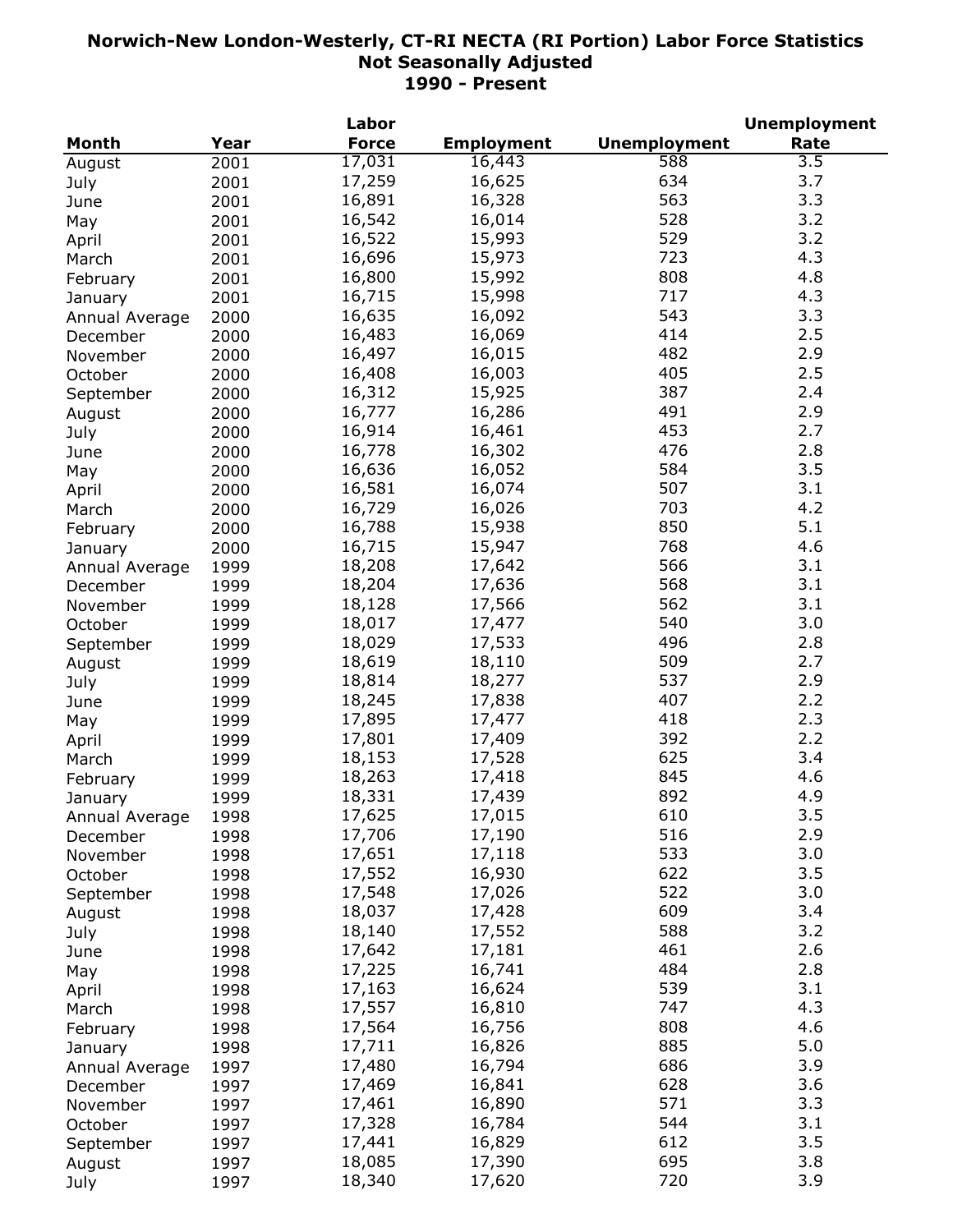|                |      | Labor        |                   |                     | <b>Unemployment</b> |
|----------------|------|--------------|-------------------|---------------------|---------------------|
| Month          | Year | <b>Force</b> | <b>Employment</b> | <b>Unemployment</b> | Rate                |
| June           | 1997 | 17,722       | 17,106            | 616                 | $\overline{3.5}$    |
| May            | 1997 | 17,184       | 16,571            | 613                 | 3.6                 |
| April          | 1997 | 17,149       | 16,478            | 671                 | 3.9                 |
| March          | 1997 | 17,189       | 16,400            | 789                 | 4.6                 |
| February       | 1997 | 17,154       | 16,310            | 844                 | 4.9                 |
| January        | 1997 | 17,242       | 16,308            | 934                 | 5.4                 |
| Annual Average | 1996 | 16,665       | 16,046            | 619                 | 3.7                 |
| December       | 1996 | 16,864       | 16,243            | 621                 | 3.7                 |
| November       | 1996 | 16,753       | 16,218            | 535                 | 3.2                 |
| October        | 1996 | 16,830       | 16,346            | 484                 | 2.9                 |
| September      | 1996 | 16,325       | 15,893            | 432                 | 2.6                 |
| August         | 1996 | 16,989       | 16,453            | 536                 | 3.2                 |
| July           | 1996 | 17,429       | 16,804            | 625                 | 3.6                 |
| June           | 1996 | 16,865       | 16,434            | 431                 | 2.6                 |
| May            | 1996 | 16,528       | 15,956            | 572                 | 3.5                 |
| April          | 1996 | 16,308       | 15,743            | 565                 | 3.5                 |
| March          | 1996 | 16,406       | 15,601            | 805                 | 4.9                 |
| February       | 1996 | 16,323       | 15,437            | 886                 | 5.4                 |
| January        | 1996 | 16,356       | 15,425            | 931                 | 5.7                 |
| Annual Average | 1995 | 16,262       | 15,542            | 720                 | 4.4                 |
| December       | 1995 | 16,195       | 15,598            | 597                 | 3.7                 |
|                |      | 16,160       | 15,577            | 583                 | 3.6                 |
| November       | 1995 | 15,998       | 15,447            | 551                 | 3.4                 |
| October        | 1995 |              |                   | 652                 | 4.0                 |
| September      | 1995 | 16,237       | 15,585            |                     |                     |
| August         | 1995 | 16,689       | 15,986            | 703                 | 4.2                 |
| July           | 1995 | 16,913       | 16,263            | 650                 | 3.8                 |
| June           | 1995 | 16,328       | 15,716            | 612                 | 3.7                 |
| May            | 1995 | 16,027       | 15,328            | 699                 | 4.4                 |
| April          | 1995 | 15,984       | 15,269            | 715                 | 4.5                 |
| March          | 1995 | 16,185       | 15,300            | 885                 | 5.5                 |
| February       | 1995 | 16,279       | 15,246            | 1,033               | 6.3                 |
| January        | 1995 | 16,148       | 15,190            | 958                 | 5.9                 |
| Annual Average | 1994 | 16,054       | 15,348            | 706                 | 4.4                 |
| December       | 1994 | 15,867       | 15,270            | 597                 | 3.8                 |
| November       | 1994 | 15,890       | 15,254            | 636                 | 4.0                 |
| October        | 1994 | 15,839       | 15,283            | 556                 | 3.5                 |
| September      | 1994 | 15,909       | 15,392            | 517                 | 3.2                 |
| August         | 1994 | 16,368       | 15,750            | 618                 | 3.8                 |
| July           | 1994 | 16,717       | 16,028            | 689                 | 4.1                 |
| June           | 1994 | 16,290       | 15,775            | 515                 | 3.2                 |
| May            | 1994 | 15,870       | 15,328            | 542                 | 3.4                 |
| April          | 1994 | 15,826       | 15,184            | 642                 | 4.1                 |
| March          | 1994 | 15,911       | 14,985            | 926                 | 5.8                 |
| February       | 1994 | 16,039       | 14,989            | 1,050               | 6.5                 |
| January        | 1994 | 16,130       | 14,942            | 1,188               | 7.4                 |
| Annual Average | 1993 | 15,954       | 15,066            | 888                 | 5.6                 |
| December       | 1993 | 15,973       | 15,055            | 918                 | 5.7                 |
| November       | 1993 | 15,809       | 14,982            | 827                 | 5.2                 |
| October        | 1993 | 15,789       | 14,933            | 856                 | 5.4                 |
| September      | 1993 | 15,979       | 15,284            | 695                 | 4.3                 |
|                | 1993 | 16,332       | 15,605            | 727                 | 4.5                 |
| August         |      | 16,441       | 15,684            | 757                 | 4.6                 |
| July           | 1993 | 15,994       | 15,198            | 796                 | 5.0                 |
| June           | 1993 | 15,702       |                   | 799                 | 5.1                 |
| May            | 1993 |              | 14,903            |                     |                     |